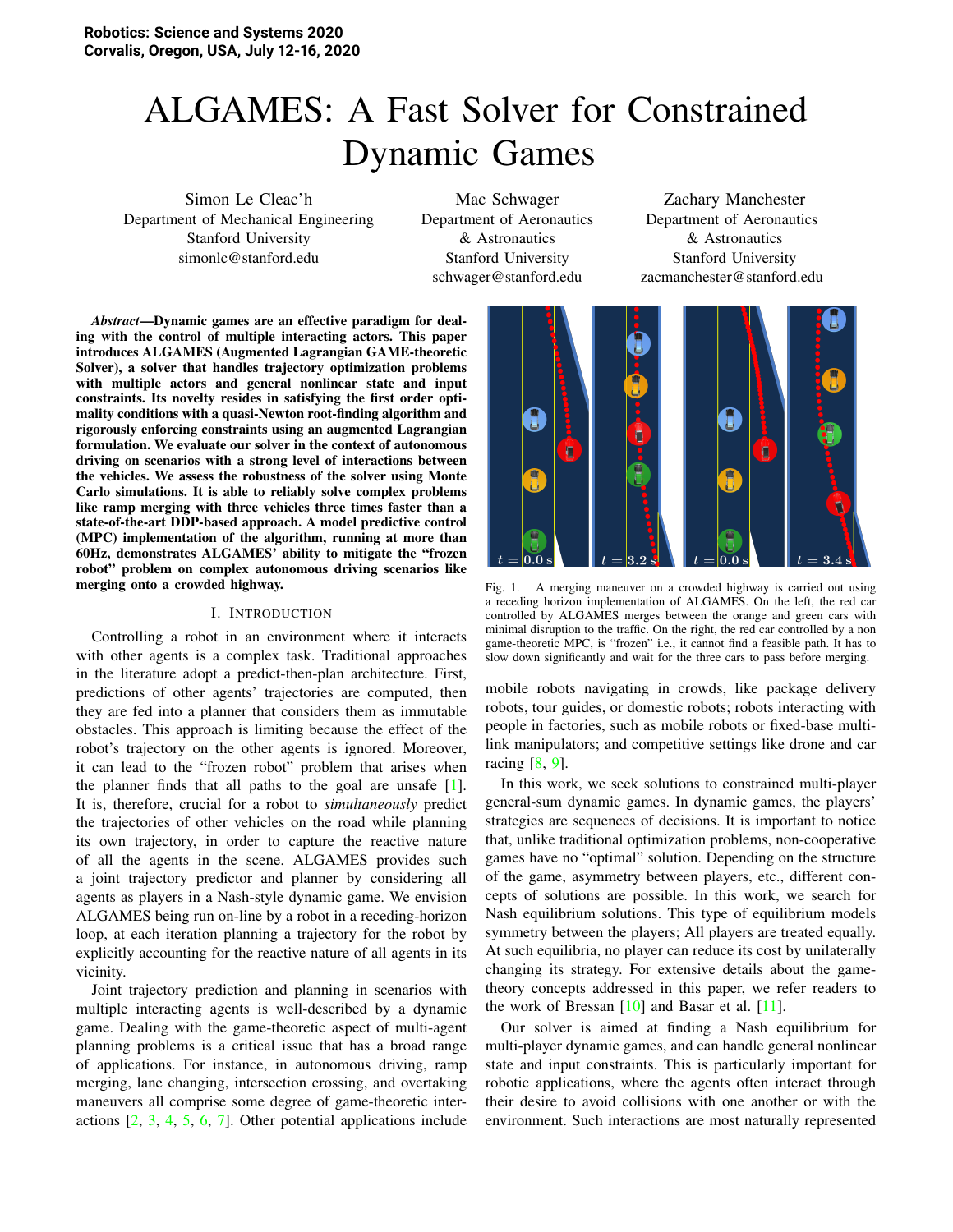as (typically nonlinear) state constraints. This is a crucial feature that sets game-theoretic methods for robotics apart from game-theoretic methods in other domains, such as economics, behavioral sciences, and robust control. In these domains, the agent interactions are traditionally represented in the objective functions themselves, and these games typically have no state or input constraints. In mathematics literature, Nash equilibria with constraints are referred to as *Generalized Nash Equilibria* [\[12\]](#page-8-11). Hence, in this paper we present an augmented Lagrangian solver for finding Generalized Nash Equilibria specifically tailored to robotics applications.

Our solver assumes that players are rational agents acting to minimize their costs. This rational behavior is formulated using the first-order necessary conditions for Nash equilibria, analogous to the Karush-Kuhn-Tucker (KKT) conditions in optimization. By relying on an augmented Lagrangian approach to handle constraints, the solver is able to solve multi-player games with several agents and a high level of interactions at real-time speeds. Finding a Nash equilibrium for 3 autonomous cars in a freeway merging scenario takes 90 ms. Our primary contributions are:

- 1) A general solver for dynamic games aimed at identifying Generalized Nash Equilibrium strategies.
- 2) A real time MPC implementation of the solver mitigating the "frozen robot" problem that arises in complex driving scenarios for non-game-theoretic MPC approach. (Fig. [1\)](#page-0-0).
- 3) A comparison with iLQGames [\[4\]](#page-8-3). ALGAMES finds Nash equilibria 3 times faster than iLQGames for a fixed constraint satisfaction criterion.

## II. RELATED WORK

## *A. Equilibrium Selection*

Recent work focused on solving multi-player dynamic games can be categorized by the type of equilibrium they select. Several works  $[2, 3, 9, 13]$  $[2, 3, 9, 13]$  $[2, 3, 9, 13]$  $[2, 3, 9, 13]$  $[2, 3, 9, 13]$  $[2, 3, 9, 13]$  $[2, 3, 9, 13]$  have opted to search for Stackelberg equilibria, which model an asymmetry of information between players. These approaches are usually formulated for games with two players, a leader and a follower. The leader chooses its strategy first, then the follower selects the best response to the leader's strategy. Alternatively, a Nash equilibrium does not introduce hierarchy between players; each player's strategy is the best response to the other players' strategies. As pointed out in [\[6\]](#page-8-5), searching for open-loop Stackelberg equilibrium strategies can fail on simple examples. In the context of autonomous driving, for instance, when players' cost functions only depend on their own state and control trajectories, the solution becomes trivial. The leader ignores mutual collision constraints and the follower has to adapt to this strategy. This behavior can be overly aggressive for the leader (or overly passive for the follower) and does not capture the game-theoretic nature of the problem (see Figure [2\)](#page-1-0).

Nash equilibria have been investigated in [\[4,](#page-8-3) [5,](#page-8-4) [8,](#page-8-7) [14,](#page-8-13) [15,](#page-8-14) [16,](#page-8-15) [17\]](#page-8-16). We also take the approach of searching for Nash



<span id="page-1-0"></span>Fig. 2. Superimposed sequence of images depicting the trajectories obtained by solving for open-loop Stackelberg equilibrium strategies. The slow blue vehicle is the leader and cuts in front of the the fast orange vehicle, which is the follower. This example illustrates the fact that the leader always has the "right of way" over the follower in any situation. The Nash equilibrium strategy for this scenario lets the orange car cross the intersection first.

equilibria, as this type of equilibrium seems better suited to symmetric, multi-robot interaction scenarios. Indeed, we have observed more natural behavior emerging from Nash equilibria compared to Stackelberg when solving for openloop strategies.

## *B. Game-Theoretic Trajectory Optimization*

Most of the algorithms proposed in the robotics literature to solve for game-theoretic equilibria can be grouped into four types: First are algorithms aimed at finding Nash equilibria that rely on decomposition, such as Jacobi or Gauss-Siedel methods [\[8,](#page-8-7) [14,](#page-8-13) [18\]](#page-8-17). These algorithms are based on an iterative best response scheme in which players take turns at improving their strategies considering the other agents' strategies as immutable. This type of approach is easy to interpret and scales reasonably well with the number of players. However, convergence of these algorithms is not well understood  $[12]$ , and special care is required to capture the game-theoretic nature of the problem [\[8\]](#page-8-7). Moreover, solving for a Nash equilibrium until convergence can require many iterations, each of which is a (possibly expensive) trajectory optimization problem. This can lead to prohibitively long solution times.

Second, there are a variety of algorithms based on dynamic programming. In [\[6\]](#page-8-5), a Markovian Stackelberg strategy is computed via dynamic programming. This approach seems to capture the game-theoretic nature of autonomous driving. However, dynamic programming suffers from the curse of dimensionality and, therefore, practical implementations rely on simplified dynamics models coupled with coarse discretization of the state and input spaces. To counterbalance these approximations, a lower-level planner informed by the state values under the Markovian Stackelberg strategy is run. This approach, which scales exponentially with the state dimension, has only been demonstrated in a two-player setting. Adding more players is likely to prevent real-time application of this algorithm. In contrast, our proposed approach scales polynomially with the number of players (see Section [IV-E\)](#page-4-0).

Third, algorithms akin to differential dynamic programming have been developed for robust control [\[19\]](#page-8-18) and later applied to game-theoretic problems [\[4,](#page-8-3) [15\]](#page-8-14). This approach scales polynomially with the number of players and is fast enough to run real-time in a model-predictive control (MPC) fashion [\[4\]](#page-8-3). However, contrary to ALGAMES, this type of approach does not natively handle constraints. Collision-avoidance con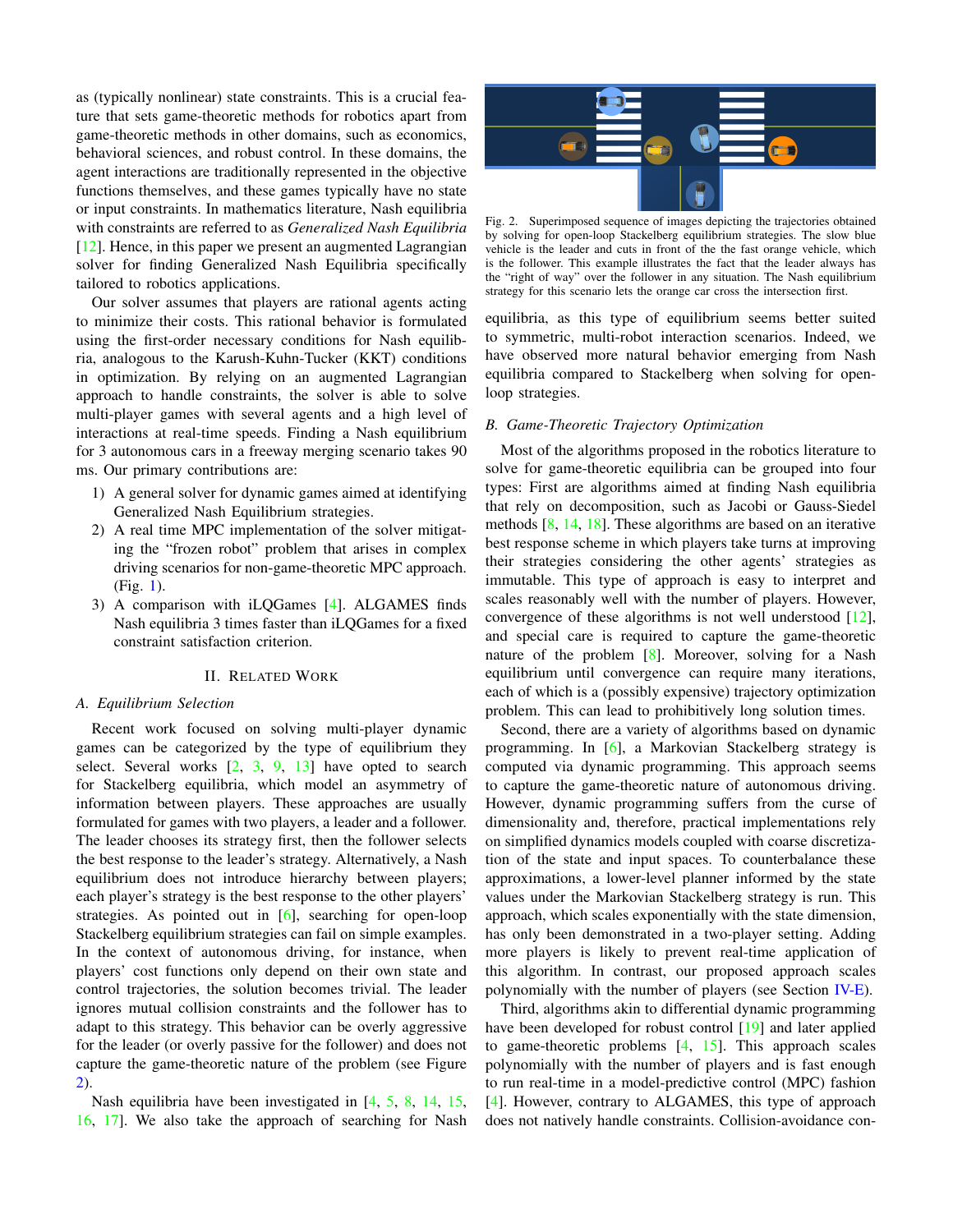straints are typically handled using large penalties that can result in numerical ill-conditioning which, in turn, can impact the robustness or the convergence rate of the solver. Moreover, it leads to a trade-off between trajectory efficiency and avoiding collisions with other players.

Finally, algorithms that are analogous to direct methods in trajectory optimization have also been developed [\[16,](#page-8-15) [17\]](#page-8-16). An algorithm based on a first-order splitting method was proposed by Di [\[17\]](#page-8-16) that is known to have a linear convergence rate. Di's experiments show convergence of the algorithm after typically  $10^3$  to  $10^4$  iterations. A different approach based on Newton's method has been proposed [\[16\]](#page-8-15), but it is restricted to unconstrained dynamic games. Our solver belongs to this family of approaches. It also relies on a second-order Newtontype method, but it is able to handle general state and control input constraints. In addition, we demonstrate convergence on relatively complex problems in typically less than  $10<sup>2</sup>$ iterations.

## *C. Generalized Nash Equilibrium Problems*

We focus on finding Nash equilibria for multi-player games in which players are coupled through shared state constraints (such as collision-avoidance). Therefore, these problems are instances of Generalized Nash Equilibrium Problems (GNEPs). The operations research field has a rich literature on GNEPs [\[20,](#page-8-19) [21,](#page-8-20) [22,](#page-8-21) [23,](#page-8-22) [24\]](#page-8-23). Exact penalty methods have been proposed to solve GNEPs [\[21,](#page-8-20) [22\]](#page-8-21). Complex constraints such as those that couple players' strategies are handled using penalties, allowing solution of multi-player games jointly for all the players. However, these exact penalty methods require minimization of nonsmooth objective functions, which leads to slow convergence rates in practice.

In the same vein, a penalty approach relying on an augmented Lagrangian formulation of the problem has been advanced by Pang et al.  $[20]$ . This work, however, converts the augmented Lagrangian formulation to a set of KKT conditions, including complementarity constraints. The resulting constraint-satisfaction problem is solved with an off-the-shelf linear complementarity problem (LCP) solver that exploits the linearity of a specific problem. Our solver, in contrast, is not tailored for a specific example and can solve general GNEPs. It draws inspiration from the augmented Lagrangian formulation, which does not introduce nonsmooth terms in the objective function, enabling fast convergence. Moreover, this formulation avoids ill-conditioning, which improves the numerical robustness of our solver.

#### III. PROBLEM STATEMENT

In the discretized trajectory optimization setting with *N* time steps, we denote by *n* the state size, *m* the control input size,  $x_k^v$  the state, and  $u_k^v$  the control input of player  $v$  at the time step *k*. In formulating the game, we do not distinguish between the robot carrying out the computation, and the other agents whose trajectories it is predicting. All agents are modeled equivalently, as is typical in the case of Nash style games.

Following the formalism of Facchinei [\[12\]](#page-8-11), we consider the GNEP with  $M$  players. Each player  $v$  decides over its control input variables  $U^{\nu} = [(u_1^{\nu})^T \dots (u_{N-1}^{\nu})^T]^T \in \mathbb{R}^{\bar{m}^{\nu}}$ . This is player  $v$ 's strategy where  $m<sup>v</sup>$  denotes the dimension of the control inputs controlled by player  $v$  and  $\bar{m}^v = m^v(N-1)$  is the dimension of the whole trajectory of player  $v$ 's control inputs. By  $U^{-\nu}$ , we denote the vector of all the players' strategies except the one of player ν. Additionally, we define the trajectory of state variables  $X = [(x_2)^T \dots (x_N)^T]^T \in \mathbb{R}^{\bar{n}}$ where  $\bar{n} = n(N-1)$ , which results from applying all the control inputs decided by the players to a joint dynamical system,

$$
x_{k+1} = f(x_k, u_k^1, \dots, u_k^M) = f(x_k, u_k),
$$
 (1)

with *k* denoting the time-step index. The kinodynamic constraints over the whole trajectory can be expressed with  $\bar{n}$ equality constraints,

<span id="page-2-0"></span>
$$
D(X, U^1, \dots, U^M) = D(X, U) = 0 \in \mathbb{R}^{\bar{n}}.
$$
 (2)

The cost function of each player is noted  $J^V(X, U^V)$ :  $\mathbb{R}^{\bar{n} + \bar{m}^V} \to$ R. It depends on player v's control inputs  $U^{\nu}$  as well as on the state trajectory *X*, which is shared with all the other players. The goal of player  $v$  is to select a strategy  $U^v$ and a state trajectory  $X$  that minimizes the cost function  $J^V$ . Naturally, the choice of state trajectory *X* is constrained by the other players' strategies  $U^{-\nu}$  and the dynamics of the system via Equation [2.](#page-2-0) In addition, the strategy  $U^{\nu}$  must respect a set of constraints that depends on the state trajectory *X* as well as on the other players strategies  $U^{-\nu}$  (e.g., collisionavoidance constraints). We express this with a concatenated set of inequality constraints  $C: \mathbb{R}^{\bar{n}+\bar{m}} \to \mathbb{R}^{n_c}$ . Formally,

<span id="page-2-1"></span>
$$
\min_{X, U'} \quad J^{V}(X, U^{V}),
$$
  
s.t. 
$$
D(X, U) = 0,
$$

$$
C(X, U) \leq 0.
$$
 (3)

The set of *M* Problems [\(3\)](#page-2-1), forms a GNEP because of the constraints that couple the strategies of all the players. A solution of this GNEP (a generalized Nash equilibrium), is a vector  $\hat{U}$  such that, for all  $V = 1, ..., M$ ,  $\hat{U}^V$  is a solution to [\(3\)](#page-2-1) with the other players' strategies fixed to  $\hat{U}^{-\nu}$ . This means that at an equilibrium point  $\hat{U}$ , no player can decrease their cost by unilaterally changing their strategy  $U^{\nu}$  to any other feasible point.

When solving for a generalized Nash equilibrium of the game, *U*, we identify open-loop Nash equilibrium trajectories, in the sense that the whole trajectory  $U^{\nu}$  is the best response to the other players' strategies  $U^{-\nu}$  given the initial state of the system  $x_0$ . Thus, the control signal is a function of time, not of the current state of the system<sup>[1](#page-2-2)</sup>  $x_k$ . However, one can repeatedly resolve the open-loop game as new information is obtained over time to obtain a policy that is closed-loop in the model-predictive control sense, as demonstrated in Section

<span id="page-2-2"></span><sup>&</sup>lt;sup>1</sup>One might also explore solving for feedback Nash equilibria, where the strategies are functions of the state of all agents. This is an interesting direction for future work.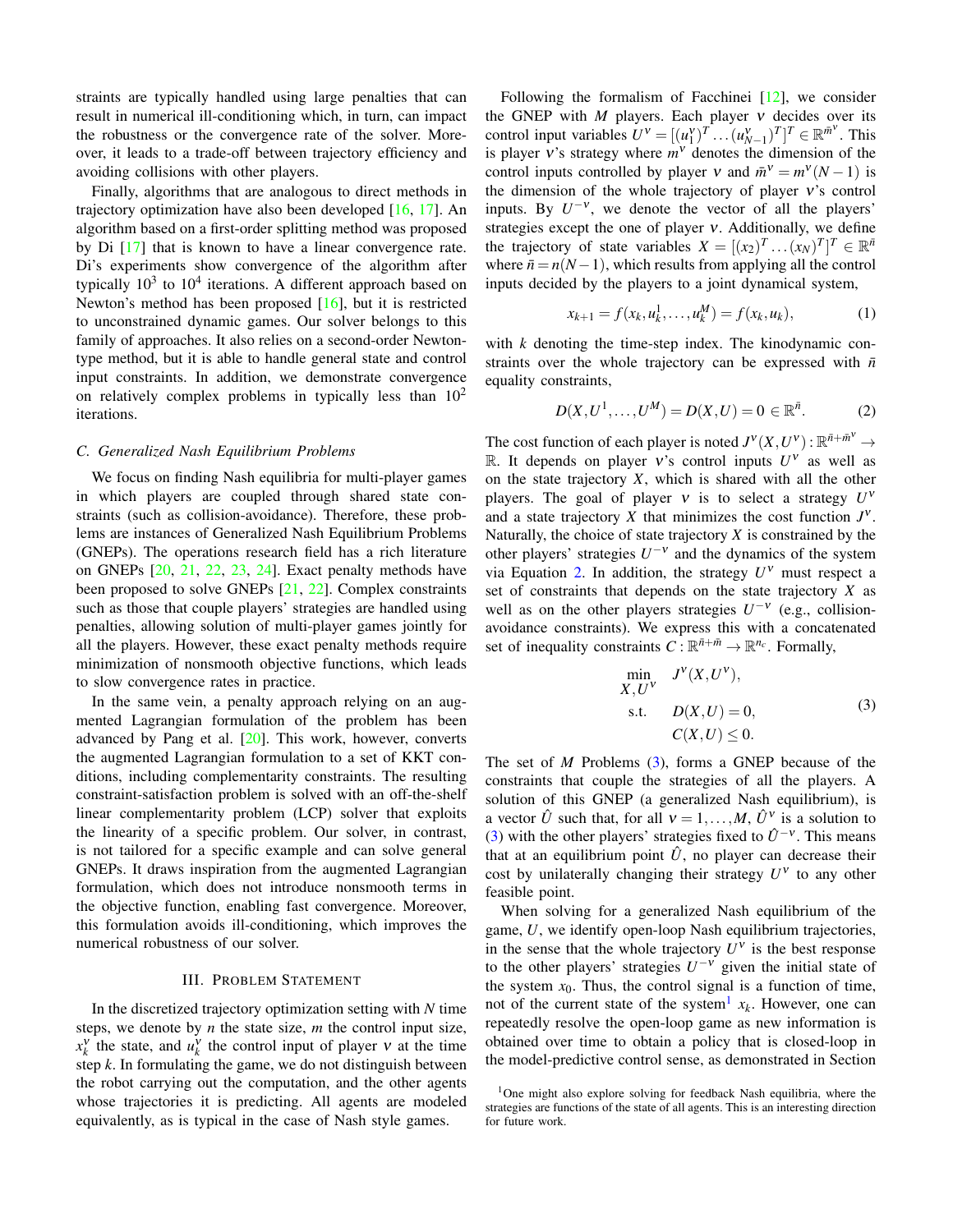[VII.](#page-7-0) This formulation is general enough to comprise multiplayer general-sum dynamic games with nonlinear constraints on the states and control inputs. Practically, in the context of autonomous driving, the cost function  $J^V$  encodes the objective of player  $v$ , while the concatenated set of constraints *C* includes collision constraints coupled between players. We assume differentiability of the constraints and twice differentiability of the cost functions.

## IV. AUGMENTED LAGRANGIAN FORMULATION

We propose an algorithm to solve the previously defined GNEP in the context of trajectory optimization. We express the condition that players are acting optimally to minimize their cost functions subject to constraints as an equality. To do so, we first derive the augmented Lagrangian associated with [\(3\)](#page-2-1) solved by each player. Then, we use the fact that, at an optimal point, the gradient of the augmented Lagrangian is null [\[25\]](#page-8-24). Therefore, at a generalized Nash equilibrium point, the gradients of the augmented Lagrangians of all players must be null. Concatenating this set of *M* equality constraints with the dynamics equality constraints, we obtain a set of equations that we solve using a quasi-Newton root-finding algorithm.

## *A. Individual Optimality*

First, without loss of generality, we suppose that the vector *C* is actually the concatenated set of inequality and equality constraints, i.e.,  $C = [C_i^T C_e^T]^T \in \mathbb{R}^{n_{ci} + n_{ce}}$ , where  $C_i \le 0$  is the vector of inequality constraints and  $C_e = 0$  is the vector of equality constraints. To embed the notion that each player is acting optimally, we formulate the augmented Lagrangian associated with  $(3)$  for player v. The dynamics constraints are handled with the Lagrange multiplier term  $\mu^{\nu} \in \mathbb{R}^{\bar{n}}$ , while the other constraints are dealt with using both a multiplier and a quadratic penalty term specific to the augmented Lagrangian formulation. As a motivation for this differential treatment; one typically handles inequality and highly nonlinear equality constraints with an augmented Lagrangian formulation for its improved robustness. We denote by  $\lambda \in \mathbb{R}^{n_c}$  the Lagrange multipliers associated with the vector of constraints  $C; \rho \in \mathbb{R}^{n_c}$ is a penalty weight;

$$
L^{V}(X,U) = J^{V} + \mu^{V^{T}} D + \lambda^{T} C + \frac{1}{2} C^{T} I_{\rho} C.
$$
 (4)

*I*<sup>ρ</sup> is a diagonal matrix defined as,

$$
I_{\rho,kk} = \begin{cases} 0 & \text{if } C_k(X,U) < 0 \land \lambda_k = 0, \, k \le n_{ci}, \\ \rho_k & \text{otherwise,} \end{cases} \tag{5}
$$

where  $k = 1, ..., n_{ci} + n_{ce}$  indicates the  $k^{\text{th}}$  constraint. It is important to notice that the Lagrange multipliers  $\mu^{\nu}$  associated with the dynamics constraints are specific to each player  $v$ , but the Lagrange multipliers and penalties  $\lambda$  and  $\rho$  are common to all players. Given the appropriate Lagrange multipliers  $\mu^{\nu}$ and  $\lambda$ , the gradient of the augmented Lagrangian with respect to the individual decision variables  $\nabla_{X,U} v L^{\nu} = G^{\nu}$  is null at an optimal point of [\(3\)](#page-2-1). The fact that player  $v$  is acting optimally

to minimize  $J^V$  under the constraints  $D$  and  $C$  can therefore be expressed as follows,

$$
\nabla_{X,U^{\vee}} L^{\vee}(X,U,\mu^{\vee}) = G^{\vee}(X,U,\mu^{\vee}) = 0.
$$
 (6)

It is important to note that this equality constraint preserves coupling between players since the gradient *G* <sup>ν</sup> depends on the other players' strategies  $U^{-\nu}$ .

#### *B. Root-Finding Problem*

At a generalized Nash equilibrium, all players are acting optimally and the dynamics constraints are respected. Therefore, to find an equilibrium point, we have to solve the following root-finding problem,

$$
\min_{X, U, \mu} 0,
$$
  
s.t.  $G^{V}(X, U, \mu^{V}) = 0, \forall v \in \{1, ..., M\},$  (7)  
 $D(X, U) = 0,$ 

We use Newton's method to solve the root-finding problem. We denote by *G* the concatenation of the augmented Lagrangian gradients of all players and the dynamics constraints,  $G(X, U, \mu) = [(G^1)^T, \dots, (G^M)^T, D^T]^T$ , where  $\mu =$  $[(\mu^1)^T, \ldots, (\mu^M)^T]^T \in \mathbb{R}^{\tilde{n}M}$ . We compute the first-order derivative of *G* with respect to the primal variables *X*,*U* and the dual variables  $\mu$  that we concatenate in a single vector  $y = [(X)^T, (U)^T, (\mu)^T]$ 

$$
H = \nabla_{X,U,\mu} G = \nabla_y G. \tag{8}
$$

Newton's method allows us to identify a search direction δ*y* in the primal-dual space,

<span id="page-3-2"></span>
$$
\delta y = -H^{-1}G.\tag{9}
$$

We couple this search direction with a backtracking line-search [\[26\]](#page-8-25) given in Algorithm [1](#page-3-0) to ensure local convergence to a solution using Newton's Method [\[26\]](#page-8-25) detailed in Algorithm [2.](#page-3-1)

<span id="page-3-0"></span>

| <b>Algorithm 1 Backtracking line-search</b> |                                                                        |  |  |  |
|---------------------------------------------|------------------------------------------------------------------------|--|--|--|
|                                             | 1: <b>procedure</b> LINESEARCH( $y$ , $G$ , $\delta y$ )               |  |  |  |
| 2.5                                         | <b>Parameters</b>                                                      |  |  |  |
| 3:                                          | $\alpha = 1$ .                                                         |  |  |  |
| 4:                                          | $\beta \in (0, 1/2),$                                                  |  |  |  |
| 5:                                          | $\tau \in (0,1),$                                                      |  |  |  |
| 6:                                          | Until $  G(y + \alpha \delta y)  _1 < (1 - \alpha \beta)  G(y)  _1$ do |  |  |  |
| 7:                                          | $\alpha \leftarrow \tau \alpha$                                        |  |  |  |
| 8:                                          | return $\alpha$                                                        |  |  |  |
|                                             |                                                                        |  |  |  |

<span id="page-3-4"></span><span id="page-3-3"></span>

|  |  | Algorithm 2 Newton's method for root-finding problem |  |  |  |  |
|--|--|------------------------------------------------------|--|--|--|--|
|--|--|------------------------------------------------------|--|--|--|--|

<span id="page-3-1"></span>1: procedure NEWTON'SMETHOD(*y*) 2: Until Convergence do 3:  $G \leftarrow [(\nabla_{X,U^1} L^1)^T, \ldots, (\nabla_{X,U^M} L^M)^T, D^T]^T$ 4:  $H \leftarrow \nabla_y G$ 5:  $\delta y \leftarrow -H^{-1}G$ 6:  $\alpha \leftarrow \text{LINESEARCH}(y, G, \delta y)$ 7:  $y \leftarrow y + \alpha \delta y$ 8: return *y*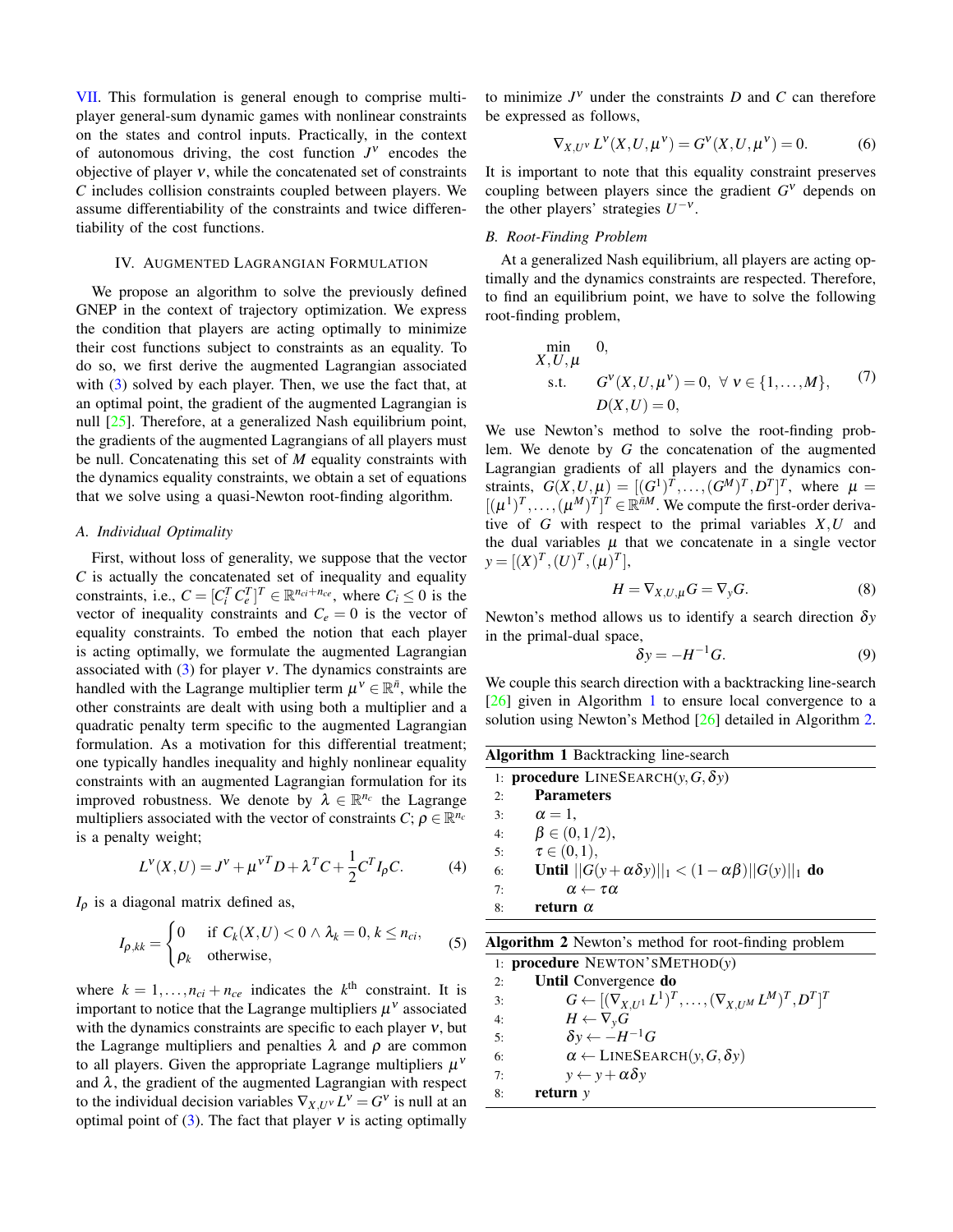<span id="page-4-3"></span>

|     | <b>Algorithm 3 ALGAMES</b> solver                                                         |
|-----|-------------------------------------------------------------------------------------------|
|     | 1: <b>procedure</b> ALGAMES( $y_0, \rho_0$ )                                              |
| 2:  | <b>Initialization</b>                                                                     |
| 3:  | $\rho \leftarrow \rho^{(0)},$                                                             |
| 4:  | $\lambda \leftarrow 0$ ,                                                                  |
| 5:  | $\mu^{\vee} \leftarrow 0$ .                                                               |
| 6:  | $X, U \leftarrow X^{(0)}, U^{(0)}$                                                        |
| 7:  | Until Convergence do                                                                      |
| 8:  | $y \leftarrow$ NEWTON'SMETHOD(y)                                                          |
| 9:  | $\lambda \leftarrow \text{DUALASCENT}(y, \lambda, \rho),$<br>$\triangleright$ Equation 10 |
| 10: | $\rho \leftarrow$ INCREASINGSCHEDULE( $\rho$ ),<br>$\triangleright$ Equation 11           |
| 11: | return $y$                                                                                |

# *C. Augmented Lagrangian Updates*

To obtain convergence of the Lagrange multipliers  $\lambda$ , we update them with a dual-ascent step. This update can be seen as shifting the value of the penalty terms into the Lagrange multiplier terms,

$$
\lambda_k \leftarrow \begin{cases} \max(0, \lambda_k + \rho_k C_k(X, U)) & k \leq n_{ci}, \\ \lambda_k + \rho_k C_k(X, U) & n_{ci} < k \leq n_{ci} + n_{ce}. \end{cases}
$$
(10)

We also update the penalty weights according to an increasing schedule, with  $\gamma > 1$ :

$$
\rho_k \leftarrow \gamma \rho_k, \ \forall k \in \{1, \dots, n_c\}.
$$
 (11)

## *D. ALGAMES*

By combining Newton's method for finding the point where the dynamics is respected and the gradients of the augmented Lagrangians are null with the Lagrange multiplier and penalty updates, we obtain our solver ALGAMES (Augmented Lagrangian GAME-theoretic Solver) presented in Algorithm [3.](#page-4-3) The algorithm, which iteratively solves the GNEP, requires as inputs an initial guess for the primal-dual variables  $y^{(0)}$  and initial penalty weights  $\rho^{(0)}$ . The algorithm outputs the openloop strategies of all players *X*,*U* and the Lagrange multipliers associated with the dynamics constraints  $\mu$ .

#### <span id="page-4-0"></span>*E. Algorithm Complexity*

Following a quasi-Newton approximation of the matrix *H* [\[26\]](#page-8-25), we neglect some of the second-order derivative terms associated with the constraints. Therefore, the most expensive part of the algorithm is the Newton step defined by Equation [9.](#page-3-2) By exploiting the sparsity pattern of the matrix *H*, we can solve Equation [9](#page-3-2) in  $O(N(n+m)^3)$ . Indeed, the sparsity structure allows us to perform a back-substitution scheme akin to solving a Riccati equation, which has known complexity of  $O(N(n+m)^3)$ . The complexity is cubic in the number of states *n* and the number of control inputs *m*, which are typically linear in the number of players *M*. Therefore, the overall complexity of the algorithm is  $O(NM^3)$ .

#### *F. Algorithm Discussion*

Here we discuss the inherent difficulty in solving for Nash equilibria in large problems, and explain some of the limitations of our approach. First of all, finding a Nash equilibrium is a non-convex problem in general. Indeed, it is known that even for single-shot discrete games, solving for exact Nash equilibria is computationally intractable for a large number of players [\[27\]](#page-8-26). It is therefore not surprising that, in our more difficult setting of a dynamic game in continuous space, no guarantees can be provided about finding an exact Nash equilibrium. Furthermore, in complex interaction spaces, constraints can be highly nonlinear and nonconvex. This is the case in the autonomous driving context with collision avoidance constraints. In this setting, one cannot expect to find an algorithm working in polynomial time with guaranteed convergence to a Nash equilibrium respecting constraints. On the other hand, *local* convergence of Newton's method to openloop Nash equilibria has been established in the unconstrained case (that is, starting sufficiently close to the equilibrium, the algorithm will converge to it)  $[16]$ . Our approach solves a sequence of unconstrained problems via the augmented Lagrangian formulation. Each of these problems, therefore, has guaranteed *local* convergence. However, as expected, the overall method has no guarantee of global convergence to a generalized Nash equilibrium.

<span id="page-4-2"></span><span id="page-4-1"></span>Second, our algorithm requires an initial guess for the state and control input trajectories *X*, *U* and the dynamics multipliers  $\mu$ . Empirically, we observe that choosing  $\mu = 0$ and simply rolling out the dynamics starting from the initial state  $x_0$  without any control was a sufficiently good initial guess to get convergence to a local optimum that respects both the constraints and the first-order optimality conditions. For a detailed empirical study of the convergence of ALGAMES and its failure cases, we refer to Sections [VI-D](#page-6-0) and [VI-E.](#page-6-1)

Finally, even for simple linear quadratic games, the Nash equilibrium solution is not necessarily unique. In general, an entire subspace of equilibria exists. In this case, the matrix *H* in Equation [9](#page-3-2) will be singular. In practice, we regularize this matrix so that large steps  $\delta y$  are penalized, resulting in an invertible matrix *H* and convergence to a Nash equilibrium that minimizes the norm of *y*.

## V. SIMULATIONS: DESIGN AND SETUP

We choose to apply our algorithm in the autonomous driving context. Indeed, many maneuvers like lane changing, ramp merging, overtaking, and intersection crossing involve a high level of interaction between vehicles. We assume a single car is computing the trajectories for all cars in its neighborhood, so as to find its own trajectory to act safely among the group. We assume that this car has access to a relatively good estimate of the surrounding cars' objective functions. Such an estimate could, in principle, be obtained by applying inverse optimal control on observed trajectories of the surrounding cars.

In a real application, the car would compute its strategy as frequently as possible in a receding-horizon loop to adapt to unforeseen changes in the environment. We demonstrate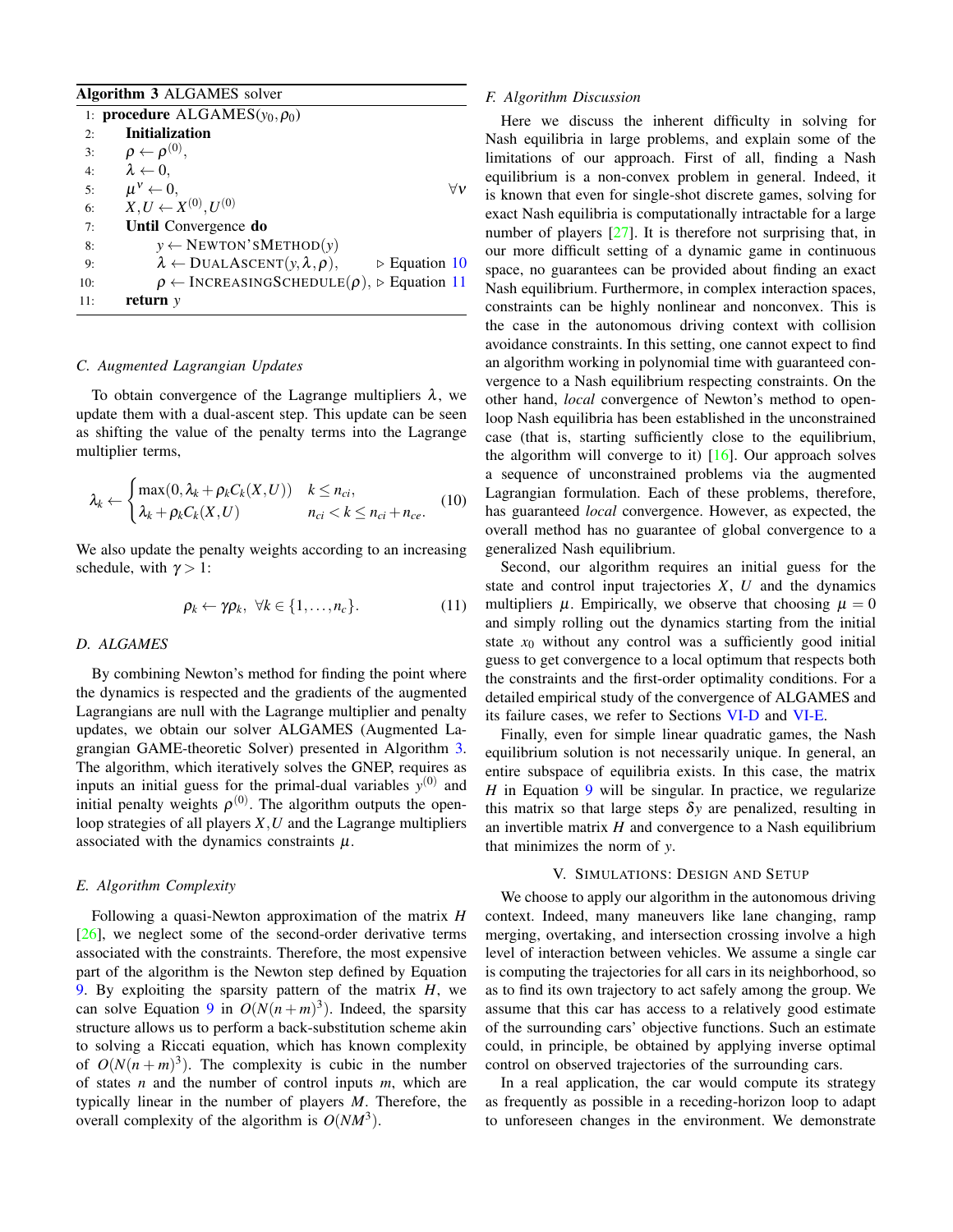the feasibility of this approach on complex driving scenarios where a classical predict-then-plan architecture fails to overcome the "frozen robot" problem.

## *A. Autonomous Driving Problem*

*1) Constraints:* Each vehicle in the scene is an agent of the game. Our objective is to find a generalized Nash equilibrium trajectory for all of the vehicles. These trajectories have to be dynamically feasible. The dynamics constraints at time step *k* are expressed as follows,

$$
x_{k+1} = f(x_k, u_k^1, \dots, u_k^M). \tag{12}
$$

We consider a nonlinear unicycle model for the dynamics of each vehicle. A vehicle state,  $x_k^{\gamma}$ , is composed of a 2D position, a heading angle and a scalar velocity. The control input  $u_k^{\gamma}$  is composed of an angular velocity and a scalar acceleration.

In addition, it is critical that the trajectories respect collision-avoidance constraints. We model the collision zone of the vehicles as circles of radius *r*. The collision constraints between vehicles are then simply expressed in terms of the position  $\tilde{x}_k^v$  of each vehicle,

$$
r^{2} - ||\tilde{x}_{k}^{V} - \tilde{x}_{k}^{V'}||_{2}^{2} \leq 0, \quad \forall \; v, v' \in \{1, ..., M\}, v \neq v'. \tag{13}
$$

We also model boundaries of the road to force the vehicles to remain on the roadway. This means that the distance between the vehicle and the closest point, *q*, on each boundary, *b*, has to remain larger than the collision circle radius, *r*,

$$
r^{2} - ||\tilde{x}_{k}^{V} - q_{b}||_{2}^{2} \leq 0, \quad \forall b, \forall v \in \{1, ..., M\}.
$$
 (14)

In summary, based on reasonable simplifying assumptions, we have expressed the driving problem in terms of non-convex and non-linear coupled constraints.

*2) Cost Function:* We use a quadratic cost function penalizing the use of control inputs and the distance between the current state and the desired final state  $x_f$  of the trajectory,

$$
J^{V}(X, U^{V}) = \sum_{k=1}^{N-1} \frac{1}{2} (x_k - x_f)^{T} Q(x_k - x_f) + \frac{1}{2} u_k^{V} R u_k^{V} + (15)
$$

$$
\frac{1}{2} (x_N - x_f)^{T} Q_f(x_N - x_f).
$$
(16)

This cost function only depends on the decision variables  $p^{\nu}$ of vehicle ν. Players' behaviors are coupled only through collision constraints. We could also add terms depending on other vehicles' strategies, such as a congestion penalty.

# VI. COMPARISON TO ILQGAMES

# *A. Motivation*

In order to evaluate the merits of ALGAMES, we compare it to iLQGames [\[4\]](#page-8-3) which is a DDP-based algorithm for solving general dynamic games. Both algorithms solve the problem by iteratively solving linear-quadratic approximations that have an analytical solution [\[11\]](#page-8-10). For iLQGames, the augmented objective function  $\hat{J}^{\gamma}$  differs from the objective function,  $J^{\gamma}$ , by a quadratic term penalizing constraint violations,

$$
\hat{J}^{\nu}(X,U) = J^{\nu}(X,U) + \frac{1}{2}C(X,U)^{T}I_{\rho}C(X,U).
$$
 (17)

Where  $I_p$  is defined by,

<span id="page-5-0"></span>

Fig. 3. On the left, the three cars at their nominal initial state. On the right, the three cars are standing at the desired final state. The green car has successfully merged in between the two other cars. The roadway boundaries are depicted in light blue.

| Scenario     | # Players     | <b>ALGAMES</b>   | iLQGames                   |
|--------------|---------------|------------------|----------------------------|
|              |               | $38 \pm 10$ ms   | $\overline{104 \pm 23}$ ms |
| Ramp merging | 3             | $89 \pm 14$ ms   | $197 \pm 15$ ms            |
|              |               | $860 \pm 251$ ms | $705 \pm 209$ ms           |
|              | $\mathcal{D}$ | $50 \pm 11$ ms   | $752 \pm 168$ ms           |
| Intersection | 3             | $116 \pm 22$ ms  | $362 \pm 93$ ms            |
|              |               | $509 \pm 33$ ms  | $1905 \pm 498$ ms          |

Fig. 4. For each scenario and each number of players, we run each solver 100 times to estimate the mean solve time and its standard deviation.

<span id="page-5-1"></span>
$$
I_{\rho,kk} = \begin{cases} 0 & \text{if } C_k(X,U) < 0, k \le n_{ci}, \\ \rho_k & \text{otherwise.} \end{cases} \tag{18}
$$

Here  $\rho$  is an optimization hyperparameter that we can tune to satisfy constraints. For ALGAMES, the augmented objective function,  $L^{\nu}$ , is actually an augmented Lagrangian, see Equation [4.](#page-3-3) The hyperparameters for ALGAMES are the initial value of  $\rho^{(0)}$  and its increase rate  $\gamma$  defined in Equation [11.](#page-4-2)

## *B. Timing Experiments*

We evaluate the performance of both algorithms in two scenarios, see Figures [3](#page-5-0) and [7,](#page-7-1) with the number of players varying from two to four. To compare the speed of both algorithms, we set the termination criterion as a threshold on constraint violations  $C \leq 10^{-3}$ . The timing results averaged over 100 samples are presented in Table [4.](#page-5-1) First, we notice that both algorithms achieve real-time or near-real-time performance on complex autonomous driving scenarios (the horizon of the solvers is fixed to 5*s*).

We observe that the speed performance of ALGAMES and iLQGames are comparable in the ramp merging scenario. For this scenario, we tuned the value of the penalty for iLQGames to  $\rho = 10^2$ . Notice that for all scenarios the dimensions of the problem are scaled so that the velocities and displacements are all the same order of magnitude. For the intersection scenario, we observe that the two-player and four-player cases both have much higher solve times for iLQGames compared to the 3 player case. Indeed, in those two cases, we had to increase the penalty to  $\rho = 10^3$ , otherwise the iLQGames would plateau and never reach the constraint satisfaction criterion. This, in turn, slowed the algorithm down by decreasing the constraint violation convergence rate.

### *C. Discussion*

The main takeaway from these experiments is that, for a given scenario, it is generally possible to find a suitable value for  $\rho$  that will ensure the convergence of iLQGames to constraint satisfaction. With higher values for  $\rho$ , we can reach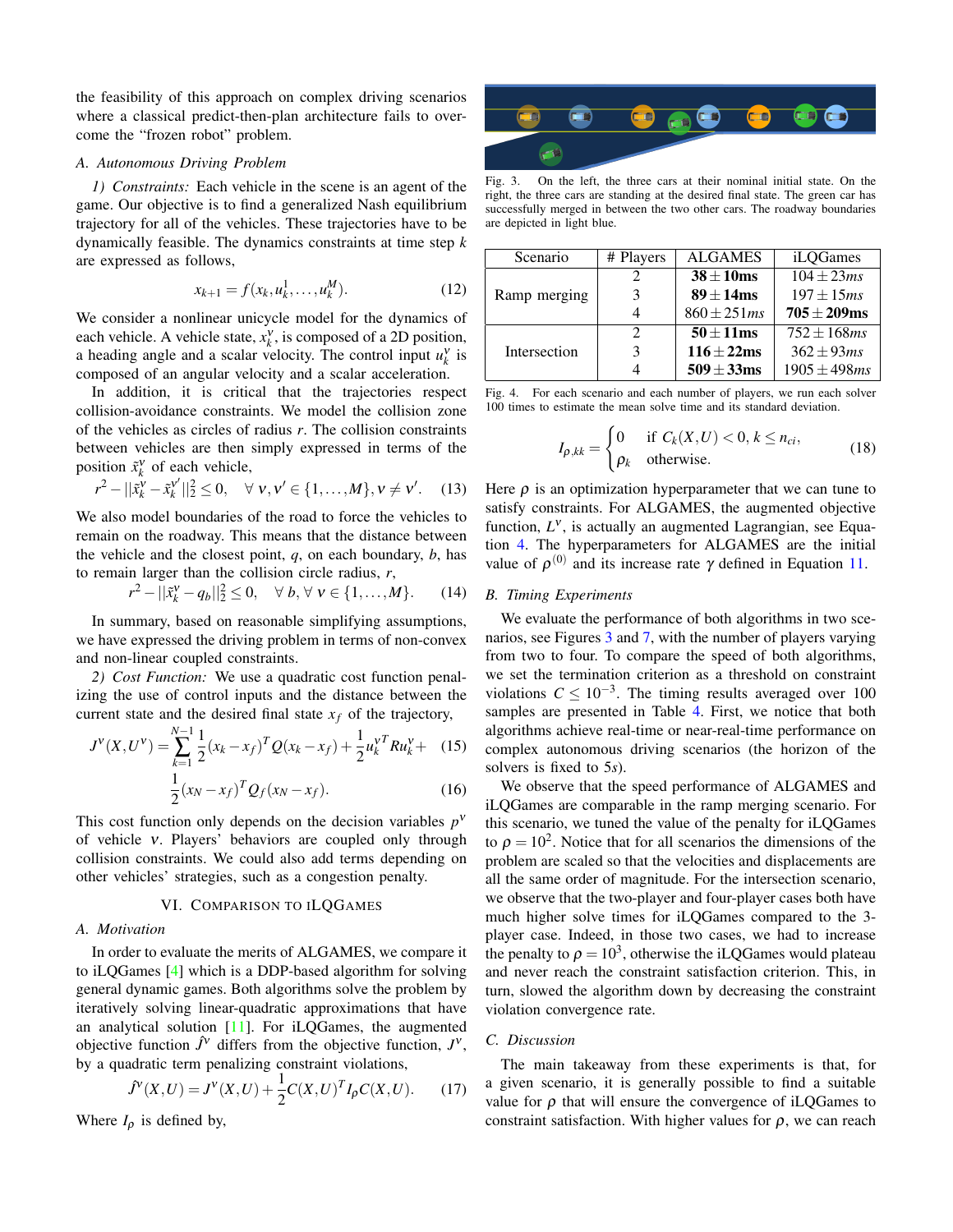

Fig. 5. Monte Carlo analysis with 1000 randomly sampled initial states of ALGAMES on the left and iLQGames on the right. The top plots indicate the largest constraint violation of the solution at the end of the solve,  $\varepsilon \geq 0$ (smaller  $\varepsilon$  means constraints are better satisfied). Middle plots show the solve time. The bottom left and right plots displays the number of Newton steps and the number of Riccati backward passes executed during the solve of ALGAMES and iLQGames respectively.

better constraint satisfaction at the expense of slower convergence rate. In the context of a receding horizon implementation (MPC), finding a good choice of  $\rho$  that would suit the whole sequence of scenarios encountered by a vehicle could be difficult. In contrast, the same hyperparameters  $\rho^{(0)} = 1$  and  $\gamma = 10$  were used in ALGAMES for all the experiments across this paper. This supports the idea that, thanks to its adaptive penalty scheme, ALGAMES requires little tuning.

While performing the timing experiments, we also noticed several instances of oscillatory behavior for iLQGames. The solution would oscillate, preventing it from converging. This happened even after an adaptive regularization scheme was implemented to regularize iLQGames' Riccati backward passes. Oscillatory behavior was not seen with ALGAMES. We hypothesize that this is due to the dual ascent update coupled with the penalty logic detailed in Equations [10](#page-4-1) and [5,](#page-3-4) which add hysteresis to the solver.

### <span id="page-6-0"></span>*D. Monte Carlo Analysis*

To evaluate the robustness of ALGAMES, we performed a Monte Carlo analysis of its performance on a ramp merging problem. First, we set up a roadway with hard boundaries as pictured in Fig. [3.](#page-5-0) We position two vehicles on the roadway and one on the ramp in a collision-free initial configuration. We choose a desired final state where the incoming vehicle has merged into the traffic. Our objective is to generate generalized Nash equilibrium trajectories for the three vehicles. These trajectories are collision-free and cannot be improved unilaterally by any player. To introduce randomness in the

<span id="page-6-3"></span>

| Scenario     |    | Freq. in Hz $\mathbb{E}[\delta t]$ in ms $\sigma[\delta t]$ in ms |    |
|--------------|----|-------------------------------------------------------------------|----|
| Ramp Merging | 69 | 14                                                                |    |
| Intersection | 66 | 15                                                                | 66 |

Fig. 6. Running the MPC implementation of ALGAMES 100 times on both scenarios, we obtain the mean update frequency of the MPC as well as the mean and standard deviation of  $\delta t$ , the time required to update the MPC plan.

solving process, we apply a random perturbation to the initial state of the problem. Specifically, we perturb  $x_0$  by adding a uniformly sampled noise. This would typically correspond to displacing the initial position of the vehicles by  $\pm 1m$ , changing their initial velocity by  $\pm 3\%$  and their heading by  $\pm 2.5^{\circ}$ .

We observe in Figure [5,](#page-6-2) that ALGAMES consistently finds a satisfactory solution to the problem using the same hyperparameters  $\rho^{(0)} = 1$  and  $\gamma = 10$ . Out of the 1000 samples 99.5% converged to constraint satisfaction  $C \leq 10^{-3}$  while respecting the optimality criterion  $||G||_1 < 10^{-2}$ . By definition,  $||G||_1$ is a merit function for satisfying optimality and dynamics constraints. We also observe that the solver converges to a solution in less than 0.2*s* for 96% of the samples. The solver requires less than 16 Newton steps to converge for 94% of the samples. These empirical data tend to support the fact that ALGAMES is able to solve the class of ramp merging problem quickly and reliably.

<span id="page-6-2"></span>For comparison, we present in Figure [5](#page-6-2) the results obtained with iLQGames. We apply the same constraint satisfaction criterion  $C \leq 10^{-3}$ . We fixed the value of the penalty hyperparameter  $\rho$  for all the samples as it would not be a fair comparison to tune it for each sample. Only 3 samples did not converge with iLQGames, this is a performance comparable to ALGAMES for which 5 samples failed to converge. However, we observe that iLQGames is 3 times slower than ALGAMES with an average solve time of 350 ms compared to 110 ms and require on average 4 times more iterations (9 against 41).

#### <span id="page-6-1"></span>*E. Solver Failure Cases*

The Monte Carlo analysis allows us to identify the typical failure cases of our solver. We empirically identify the cases where the solver does not satisfy the constraints or the optimality criterion for the ramp merging problem. Typically in such cases, the initial guess, which consists of rolling out the dynamics with no control, is far from a reasonable solution. Since the constraints are ignored during this initial rollout, the car at the back can overtake the car at the front by driving through it. This creates an initial guess where constraints are strongly violated. Moreover, we hypothesize that the tight roadway boundary constraints tend to strongly penalize solutions that would 'disentangle' the car trajectories because they would require large boundary violation at first. Therefore, the solver gets stuck in this local optimum where cars overlap each other. Sampling several initial guesses with random initial control inputs and solving in parallel could reduce the occurrence of these failure cases. Also, being able to detect, reject, and re-sample initial guesses when the initial car trajectories are strongly entangled could also improve the robustness of the solver.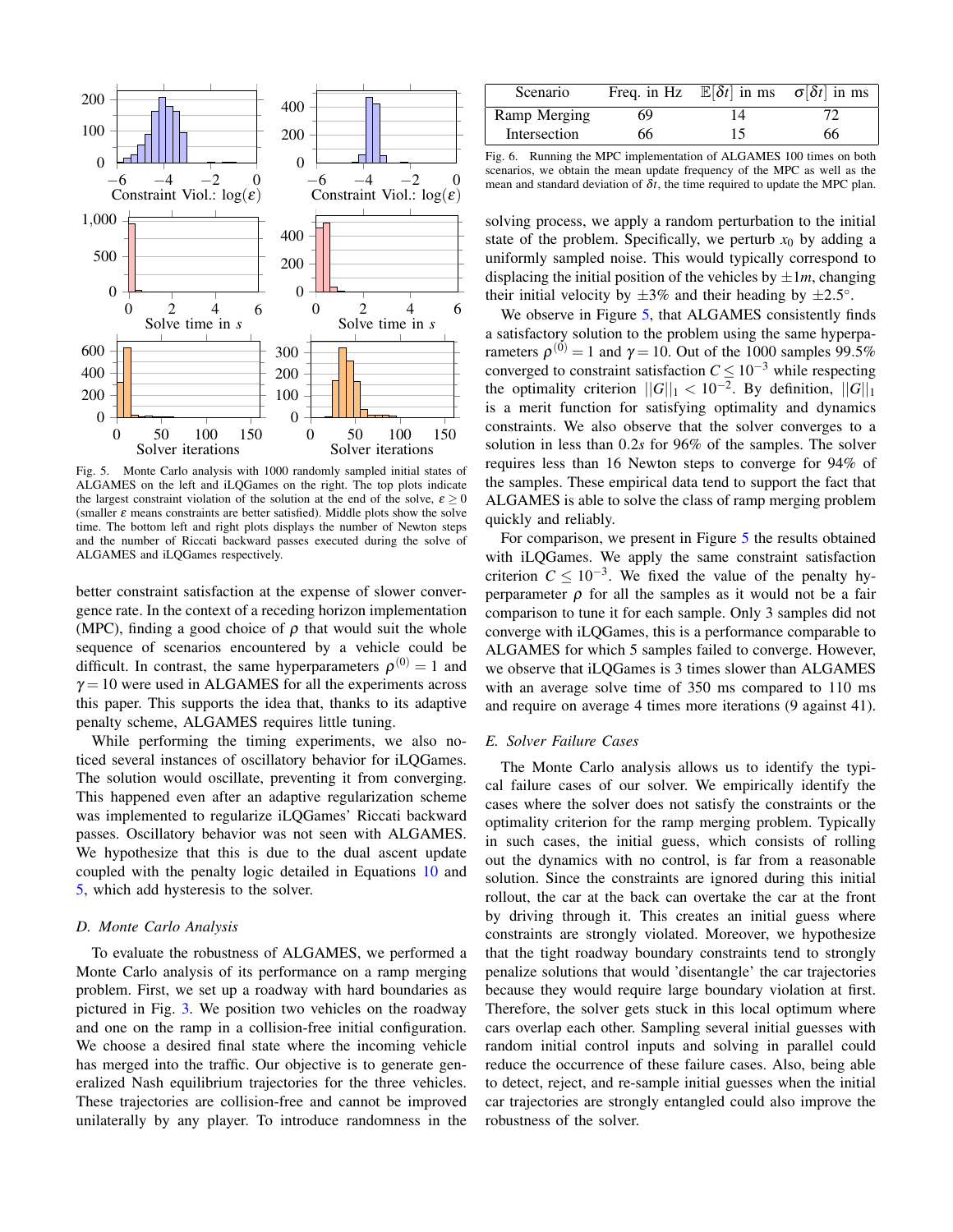

Fig. 7. The blue car starts on the left and finishes on the right. The orange does the opposite. The pedestrian with the green collision avoidance cylinder crosses the road from the bottom to the top of the image.



Fig. 8. Monte Carlo analysis with 100 randomly sampled initial states, we record the position of the merging vehicle in the traffic at the end of the 6-second simulations.

### VII. MPC IMPLEMENTATION OF ALGAMES

<span id="page-7-0"></span>In this section, we propose a model-predictive control (MPC) implementation of the algorithm which provides us with a feedback policy instead of an open-loop strategy and demonstrates real-time performance. We compare this MPC to a non-game-theoretic baseline on a crowded ramp merging which is known to be conducive to the "frozen robot" problem.

## *A. MPC Feedback Policy*

The strategies identified by ALGAMES are open-loop Nash-equilibrium strategies. They are sequences of control inputs. On the contrary, DDP-based approaches like iLQGames, solve for feedback Nash-equilibrium strategies that provide a sequence of control gains. In the MPC setting, we can obtain a feedback policy with ALGAMES by updating the strategy as fast as possible and only executing the beginning of the strategy. This assumes a fast update rate of the solution. To support the feasibility of the approach, we implemented an MPC on the ramp merging scenario described in Figure [3.](#page-5-0) There are 3 players constantly maintaining a 40 time step strategy with 3 seconds of horizon. We simulate 3 seconds of operation of the MPC by constantly updating the strategies and propagating noisy unicycle dynamics for each vehicle. We compile the results from 100 MPC trajectories in Table [6.](#page-6-3) We obtain a 69 Hz update frequency for the planner on average. We observe similar performance on the intersection problem defined in Figure [7,](#page-7-1) with an update frequency of 66 Hz.

### *B. "Unfreezing" the Robot*

To illustrate the benefits of using ALGAMES in a recedinghorizon loop, we compare it to a non-game-theoretic baseline MPC. With this baseline, the prediction step and the planning step are decoupled. Specifically, each agent predicts the trajectories of the surrounding vehicles by propagating

<span id="page-7-1"></span>straight, constant velocity trajectories. Then, each agent plans for itself assuming these predicted trajectories are immutable obstacles. We test these two controllers on a challenging scenario where a vehicle has to merge on a crowded highway as presented in Figure [1.](#page-0-0) We perform a Monte Carlo analysis by uniformly sampling the initial state,  $x<sub>0</sub>$ , around a nominal state with perturbations corresponding to a  $\pm 2.5m$  longitudinal displacement,  $\pm 25$ *cm* lateral displacement,  $\pm 3^{\circ}$  in angular displacement for each car. Given the initial state, the vehicle on the ramp should be able to merge between the blue and orange cars or the orange and green cars, taking the 2*nd* and 3*rd* place respectively. However, waiting for all cars to pass before merging into 4*th* place is not a desirable behavior. Indeed, with such a policy, the merging vehicle has to slow down significantly and could get stuck on the ramp if the highway does not clear. We run ALGAMES in a receding horizon loop and the baseline MPC to generate 6-second trajectories for 100 different initial states. We record the position of the merging vehicle at the end of the simulation and compile the results in Figure [8.](#page-7-2)

<span id="page-7-2"></span>We observe that the "frozen robot" problem occurs with the baseline MPC for 85% of the simulations. An interpretation of this result is that the vehicle on the ramp cannot find a merging maneuver that is not colliding with its constant-velocity trajectory predictions. Since there is no feasible merging maneuver, the only option left is to wait for the other vehicles to pass before merging.

On the contrary, by running ALGAMES in a recedinghorizon loop, the merging vehicle inserts into traffic in 2*nd* or 3 *rd* place in 96% of the simulations (Figure [8\)](#page-7-2). ALGAMES avoids the "frozen robot" pitfall in most cases by gradually adjusting its velocity to merge with minimal disruption to the traffic (Figure [1\)](#page-0-0).

# VIII. CONCLUSIONS

We have introduced a new algorithm for finding constrained Nash-equilibrium trajectories in multi-player dynamic games. We demonstrated the performance and robustness of the solver through a Monte Carlo analysis on complex autonomous driving scenarios including nonlinear and nonconvex constraints. We have shown real-time performance for up to 4 players and implemented ALGAMES in a recedinghorizon framework to give a feedback policy. We empirically demonstrated the ability of ALGAMES to mitigate the "frozen robot" problem in comparison to a non-gametheoretic receding horizon planner. The results we obtained from ALGAMES are promising, as they seem to let the vehicles share the responsibility for avoiding collisions, leading to natural-looking trajectories where players are able to negotiate complex, interactive traffic scenarios that are challenging for traditional, non-game-theoretic trajectory planners. For this reason, we believe that ALGAMES could be a very efficient tool to generate trajectories in situations where the level of interaction between players is strong. Our implementation of ALGAMES is available at [https://github.com/](https://github.com/RoboticExplorationLab/ALGAMES.jl) [RoboticExplorationLab/ALGAMES.jl](https://github.com/RoboticExplorationLab/ALGAMES.jl).